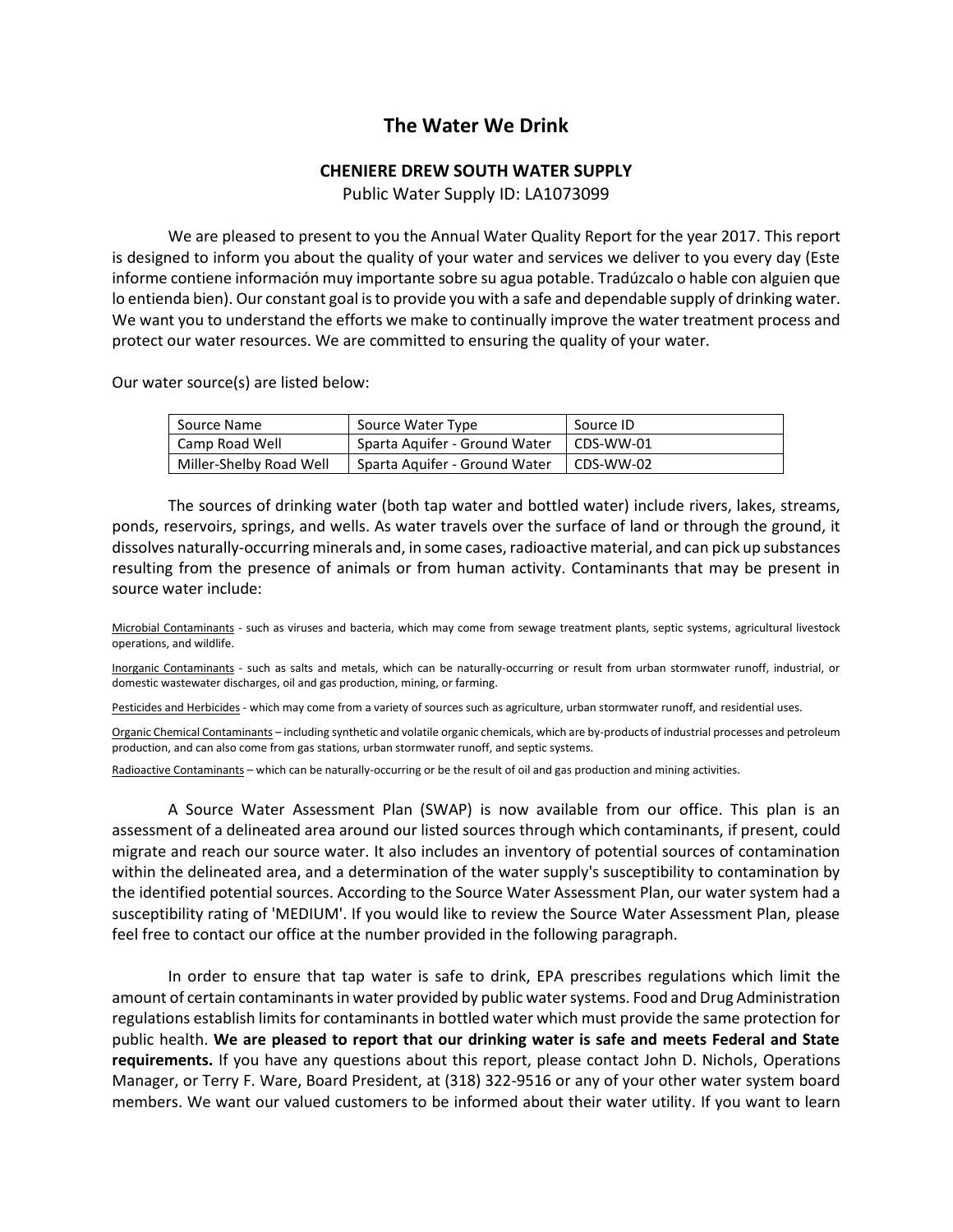more, please attend any of the regularly scheduled meetings. The Board of Directors of Cheniere Drew Water System conducts a monthly business meeting on the second Tuesday of each month at 7 PM. The location of this business meeting is at the water office located at 646 Commercial Parkway in West Monroe.

If present, elevated levels of lead can cause serious health problems, especially for pregnant women and young children. Lead in drinking water is primarily from materials and components associated with service lines and home plumbing. CHENIERE DREW SOUTH WATER SUPPLY is responsible for providing high quality drinking water, but cannot control the variety of materials used in plumbing components. When your water has been sitting for several hours, you can minimize the potential for lead exposure by flushing your tap for 30 seconds to 2 minutes before using water for drinking or cooking. If you are concerned about lead in your water, you may wish to have your water tested. Information on lead in drinking water, testing methods, and steps you can take to minimize exposure is available from the Safe Drinking Water Hotline or at <http://www.epa.gov/safewater/lead>.

The Louisiana Department of Health and Hospitals - Office of Public Health routinely monitors for constituents in your drinking water according to Federal and State laws. The tables that follow show the results of our monitoring during the period of January 1st to December 31st, 2017. Drinking water, including bottled water, may reasonably be expected to contain at least small amounts of some contaminants. The presence of contaminants does not necessarily indicate that water poses a health risk.

In the tables below, you will find many terms and abbreviations you might not be familiar with. To help you better understand these terms, we've provided the following definitions:

Parts per million (ppm) or Milligrams per liter (mg/L) – one part per million corresponds to one minute in two years or a single penny in \$10,000.

Parts per billion (ppb) or Micrograms per liter (ug/L) – one part per billion corresponds to one minute in 2,000 years, or a single penny in \$10,000,000.

Picocuries per liter (pCi/L) – picocuries per liter is a measure of the radioactivity in water.

Treatment Technique (TT) – an enforceable procedure or level of technological performance which public water systems must follow to ensure control of a contaminant.

Action level (AL) - the concentration of a contaminant that, if exceeded, triggers treatment or other requirements that a water system must follow.

Maximum contaminant level (MCL) – the "Maximum Allowed" MCL is the highest level of a contaminant that is allowed in drinking water. MCL's are set as close to the MCLG's as feasible using the best available treatment technology.

Maximum contaminant level goal (MCLG) – the "Goal" is the level of a contaminant in drinking water below which there is no known or expected risk to human health. MCLG's allow for a margin of safety.

Maximum residual disinfectant level (MRDL) – The highest level of a disinfectant allowed in drinking water. There is convincing evidence that addition of a disinfectant is necessary for control of microbial contaminants.

Maximum residual disinfectant level goal (MRDLG) – The level of a drinking water disinfectant below which there is no known or expected risk to health. MRDLGs do not reflect the benefits of the use of disinfectants to control microbial contaminants.

Level 1 Assessment - A study of the water system to identify potential problems and determine (if possible) why total coliform bacteria have been found in our water system.

Level 2 Assessment - A very detailed study of the water system to identify potential problems and determine (if possible) why an E. coli MCL violation has occurred and/or why total coliform bacteria have been found in our water system on multiple occasions.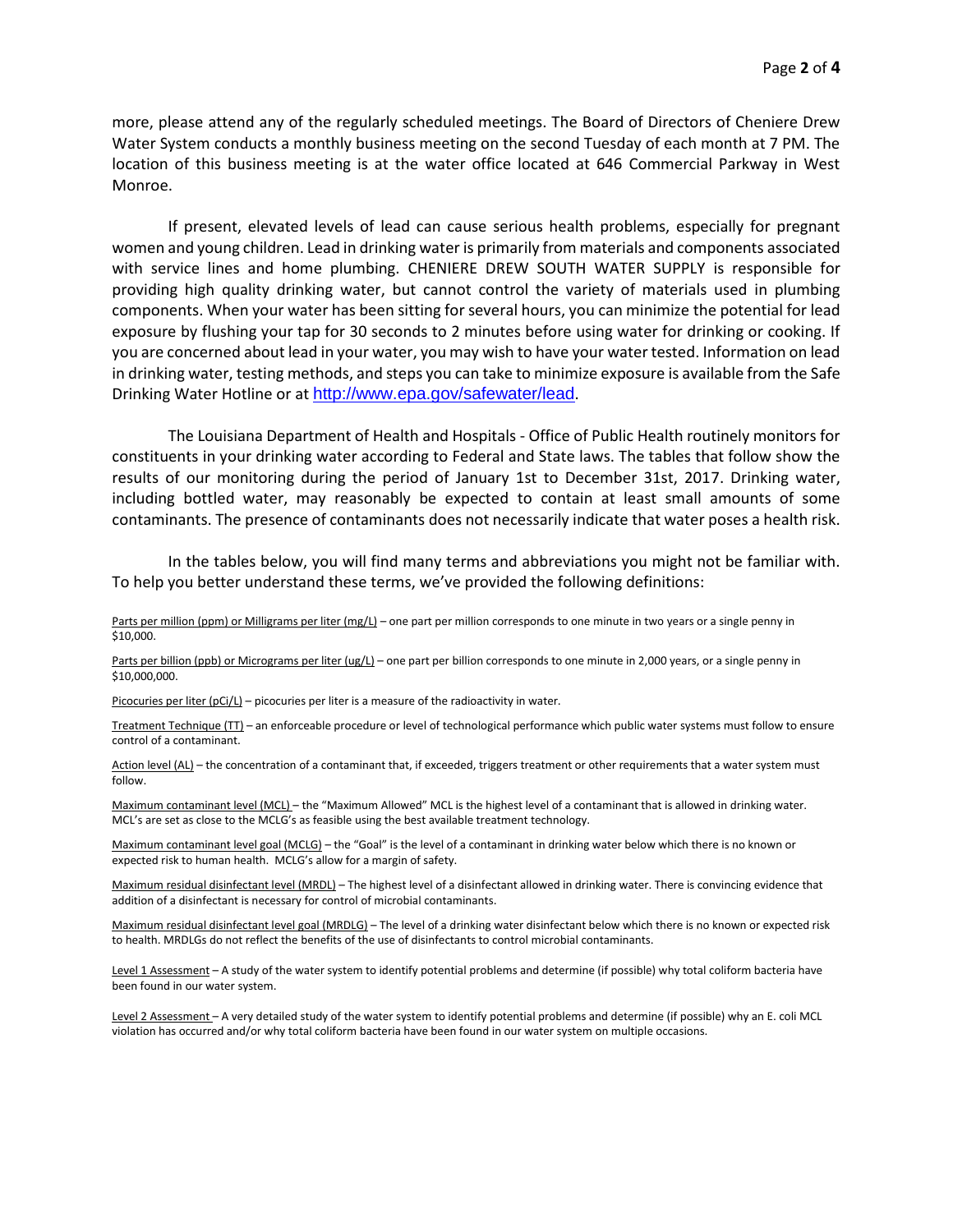During the period covered by this report we had the below noted violations.

| Compliance Period                                             | Analyte | Type |
|---------------------------------------------------------------|---------|------|
| <b>Violations</b><br>No<br>، Occurred in the Calendar Year of | 2017    |      |

Our water system tested a minimum of 2 samples per month in accordance with the Total Coliform Rule for microbiological contaminants. With the microbiological samples collected, the water system collects disinfectant residuals to ensure control of microbial growth.

| Disinfectant | Date | <b>Highest RAA</b> | Unit | Range | MRDL | <b>MRDLG</b> | <b>Typical Source</b>     |
|--------------|------|--------------------|------|-------|------|--------------|---------------------------|
| Chlorine     | 2017 | 1.30               | ppm  | U.JZ  |      |              | additive<br>Water<br>used |
|              |      |                    |      |       |      |              | to control microbes       |

In the tables below, we have shown the regulated contaminants that were detected. Chemical Sampling of our drinking water may not be required on an annual basis; therefore, information provided in this table refers back to the latest year of chemical sampling results.

| Regulated<br>Contaminants | Collection<br>Date | Highest<br>Value | Range            | Unit | MCL | <b>MCLG</b> | <b>Typical Source</b>                                                                                                           |
|---------------------------|--------------------|------------------|------------------|------|-----|-------------|---------------------------------------------------------------------------------------------------------------------------------|
| <b>BARIUM</b>             | 8/7/2017           | 0.01             | 0.01             | ppm  |     |             | Discharge of drilling wastes; Discharge from<br>metal refineries; Erosion of natural deposits                                   |
| <b>FLUORIDE</b>           | 8/7/2017           | 0.71             | $0.24 -$<br>0.71 | ppm  | 4   | 4           | Erosion of natural deposits; Water additive<br>which promotes strong teeth; Discharge<br>from fertilizer and aluminum factories |

| Radionuclides                                               | Collection<br>Date | Highest<br>Value | Range | Unit | MCL | <b>MCLG</b> | <b>Typical Source</b> |  |
|-------------------------------------------------------------|--------------------|------------------|-------|------|-----|-------------|-----------------------|--|
| No Detected Results were Found in the Calendar Year of 2017 |                    |                  |       |      |     |             |                       |  |

| Lead and<br>Copper | Date          | 90 <sup>TH</sup><br>Percentile | Range       | Unit | AL  | <b>Sites</b><br>Over AL | <b>Typical Source</b>                                                                                        |
|--------------------|---------------|--------------------------------|-------------|------|-----|-------------------------|--------------------------------------------------------------------------------------------------------------|
| <b>COPPER</b>      | 2014 - 2016   | 0.5                            | $0.1 - 0.5$ | ppm  | 1.3 | 0                       | Corrosion of household plumbing systems;<br>Erosion of natural deposits; Leaching from<br>wood preservatives |
| <b>LEAD</b>        | $2014 - 2016$ |                                | $1 - 2$     | ppb  | 15  | 0                       | Corrosion of household plumbing systems;<br>Erosion of natural deposits                                      |

| Disinfection<br><b>Byproducts</b>       | Sample Point                                 | Period | Highest<br>LRAA | Range               | Unit | <b>MCL</b> | <b>MCLG</b> | <b>Typical Source</b>                        |
|-----------------------------------------|----------------------------------------------|--------|-----------------|---------------------|------|------------|-------------|----------------------------------------------|
| <b>TOTAL HALOACETIC</b><br>ACIDS (HAA5) | <b>1206 PUCKETT LAKE RD</b>                  | 2017   | 41              | $40.8 -$<br>40.8    | ppb  | 60         | 0           | By-product of drinking<br>water disinfection |
| <b>TOTAL HALOACETIC</b><br>ACIDS (HAA5) | <b>CHEEKS AND CHENIERE</b><br><b>STATION</b> | 2017   | 46              | $45.8 -$<br>45.8    | ppb  | 60         | 0           | By-product of drinking<br>water disinfection |
| <b>TTHM</b>                             | <b>1206 PUCKETT LAKE RD</b>                  | 2017   | 111             | 110.6<br>—<br>110.6 | ppb  | 80         | 0           | By-product of drinking<br>water chlorination |
| <b>TTHM</b>                             | <b>CHEEKS AND CHENIERE</b><br><b>STATION</b> | 2017   | 100             | 100.4<br>—<br>100.4 | ppb  | 80         | 0           | By-product of drinking<br>water chlorination |